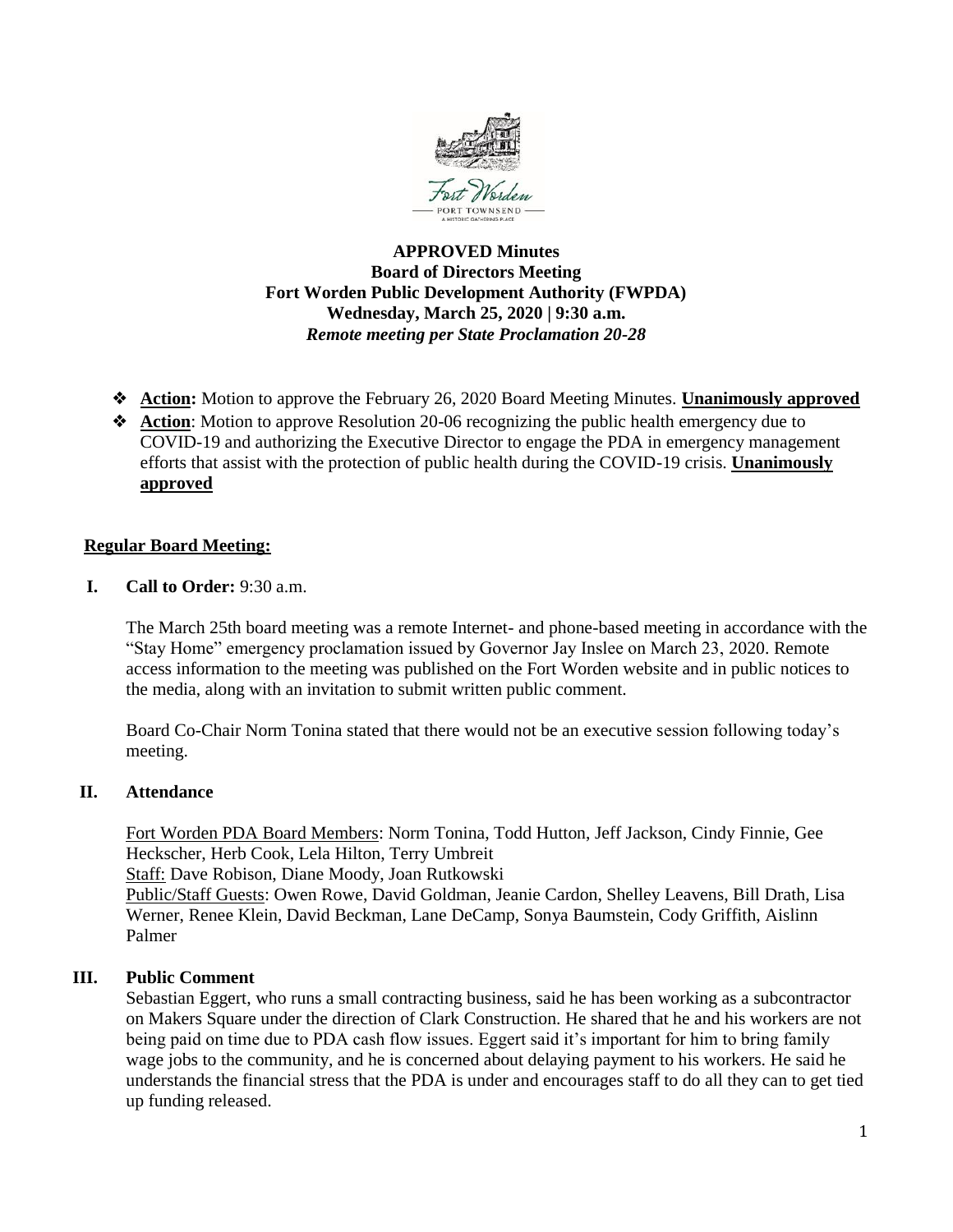### **IV. Correspondence**

See board packet on the website for PDA-related articles and communications.

### **V. Consent Agenda**

Review and approval of regular Board meeting minutes, February 26, 2020 **Action:** Motion to approve the February 26, 2020 Board Meeting Minutes. **Unanimously approved**

### **VI. PDA COVID-19 Response**

### **A. Staff Report**

Robison provided an update on the PDA's response to the COVID-19 pandemic. He said that since the statewide "Stay Home" order was issued on May 23rd, the PDA has kept on employees who do essential work for the PDA. Robison also noted that State Parks has closed all of its parks, which means Fort Worden is closed to vehicle access. Clark Construction has chosen to suspend Makers Square work after deeming themselves nonessential, he said. Robison added that he is reviewing the Governor's mandate and definition of essential work to determine whether glamping construction can continue. Capital Projects Director David Beckman said the glamping crew is working with safe distancing measures in place and working with one person per tent platform. Robison said he and Chief Financial Officer Diane Moody will be identifying a few more people to put on standby now that the park is closed.

### **B. Board Discussion**

Board members confirmed the need to maintain facilities and communication networks while operations are scaled back. Board member Lela Hilton commended staff for clear and compassionate written public communications about the PDA's response to the crisis**.** 

#### **VII. Resolution 20-06 to Assist with the Protection of Public Health**

#### **A. Staff Report**

The proposed board resolution recognizes the public health emergency due to COVID-19 and authorizes the Executive Director to respond to emergency management needs during the COVID-19 crisis. Attorney John Watts said the PDA's charter and formation documents direct the PDA to engage in activities that further the lifelong learning center. Watts and Robison said the City is considering drafting a proclamation that would expand the PDA's scope of authority to engage in emergency management activities. Watts said the PDA board resolution also recognizes that strict compliance with processes for entering into contracts can be waived if needed to respond quickly to the emergencies. He said those contracts must be explicitly necessary and directly relate to the emergency. As required by law, the Executive Director must seek board approval for such actions, which gives the board opportunity to approve or disapprove the action, Watts said. The resolution also provides for the Executive Director to request all available local, state, and federal assistance for the PDA to respond to the COVID-19 emergency.

#### **B. Board Discussion**

Board co-chair Todd Hutton asked if the resolution would sunset when the City determines there is no longer an emergency. Watts said the resolution implies that it sunsets when emergency declarations are no longer place, and the board could also take official action to terminate the resolution when needed.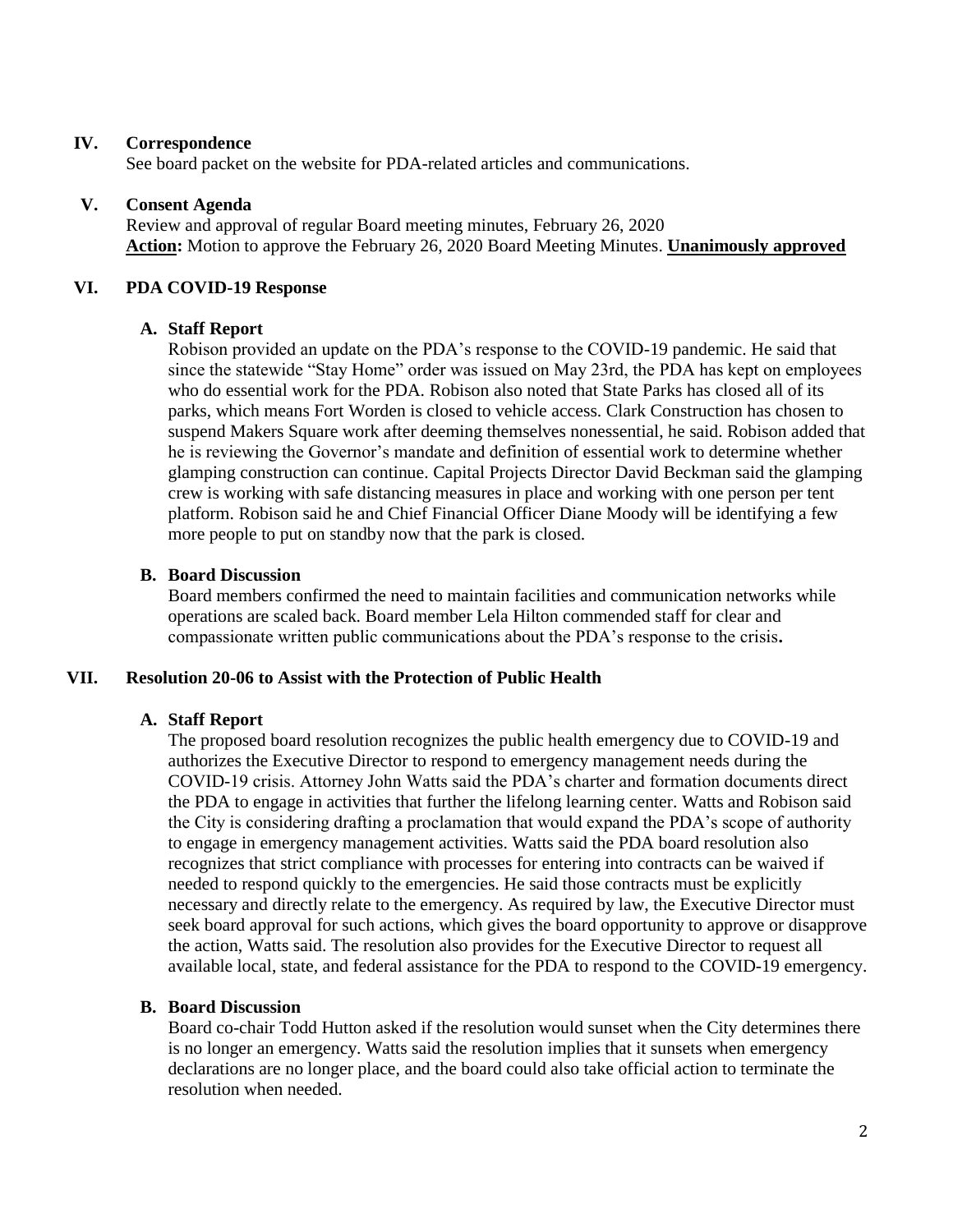**Action**: Motion to approve Resolution 20-06 recognizing the public health emergency due to COVID-19 and authorizing the Executive Director to engage the PDA in emergency management efforts that assist with the protection of public health during the COVID-19 crisis. **Unanimously approved**

#### **VIII. Review and Discussion of Financials/Cash Flow Projection**

#### **A. Staff Report**

Moody provided an overview of the financial reports (see board packet). Year-to-date net revenue (through February) is 80 percent to budget. Moody said February revenue from accommodations and food service was stronger than budgeted. She said the shortage in other revenue is primarily due to lower than expected sales of Discover Passe**s.** Moody said personnel costs for February were about 10 percent over budget, but that will change dramatically in March and April. The majority of other expenses have been under budget, she said. The balance sheet shows more than \$800,000 in accounts receivable, most of which is grant funds that will come from the Department of Commerce and pay Clark Construction, Moody said.

Moody also presented a cash flow report for hospitality services and a cash flow report for Makers Square construction. She said the hospitality projections, which show a negative cash position for May and June, are based on the worst-case scenario of not having lodging or food service revenue from activity in those months. The projections show a significant drop in both income and expenses due to an overall decline in hospitality activity at Fort Worden. Moody noted that the PDA is drawing down on advance deposits from cancellations, but there has been a greater amount moved to future dates. She thanked the sales team for helping guests to find future dates for their visits to Fort Worden, which has provided cash to get through April. She noted a significant drop in projected personnel expenses beginning in April and remaining lean through June. Hutton noted that this all means the PDA is virtually shut down through May. Moody said the cash flow projection for Makers Square construction through October reflects grant income that has been delayed, creating the current negative cash flow position. Robison discussed the status of delayed grant income. Grant funds from two state sources have been reappropriated into grant programs that involve an easier submission process for expense reimbursements, he said. Federal grant contract issues should be resolved in the next few weeks. Moody said that \$800,000 from historic tax credits should be available in October to use beyond Makers Square. She also said Kitsap Bank has suggested that the PDA consider getting an accounts receivable line of credit to help with the timing of funds that may be difficult to access.

### **B. Discussion**

Board and staff members briefly discussed the use of an accounts receivable line of credit through Kitsap Bank for Makers Square, which can help with payments to contractors and subcontractors. Moody said she feels good about the line of credit option because the contracts are guaranteed. If the option is pursued, the PDA would need to seek approval from the board, Moody said. Moody and Robison also said they are drafting a "ramp up" plan to guide a return to normal operations for when that becomes possible, and it would be proposed to the board. Board member Herb Cook shared that a few board members and staff leaders also have been discussing how PDA and Fort Worden Foundation board members could provide financial assistance to employees who have been placed on standby status. Cook said the best option may be to seek donations from board members to cover health insurance premiums for 90 days, which would cost approximately \$135,000. Some donations have already been received, he said. Board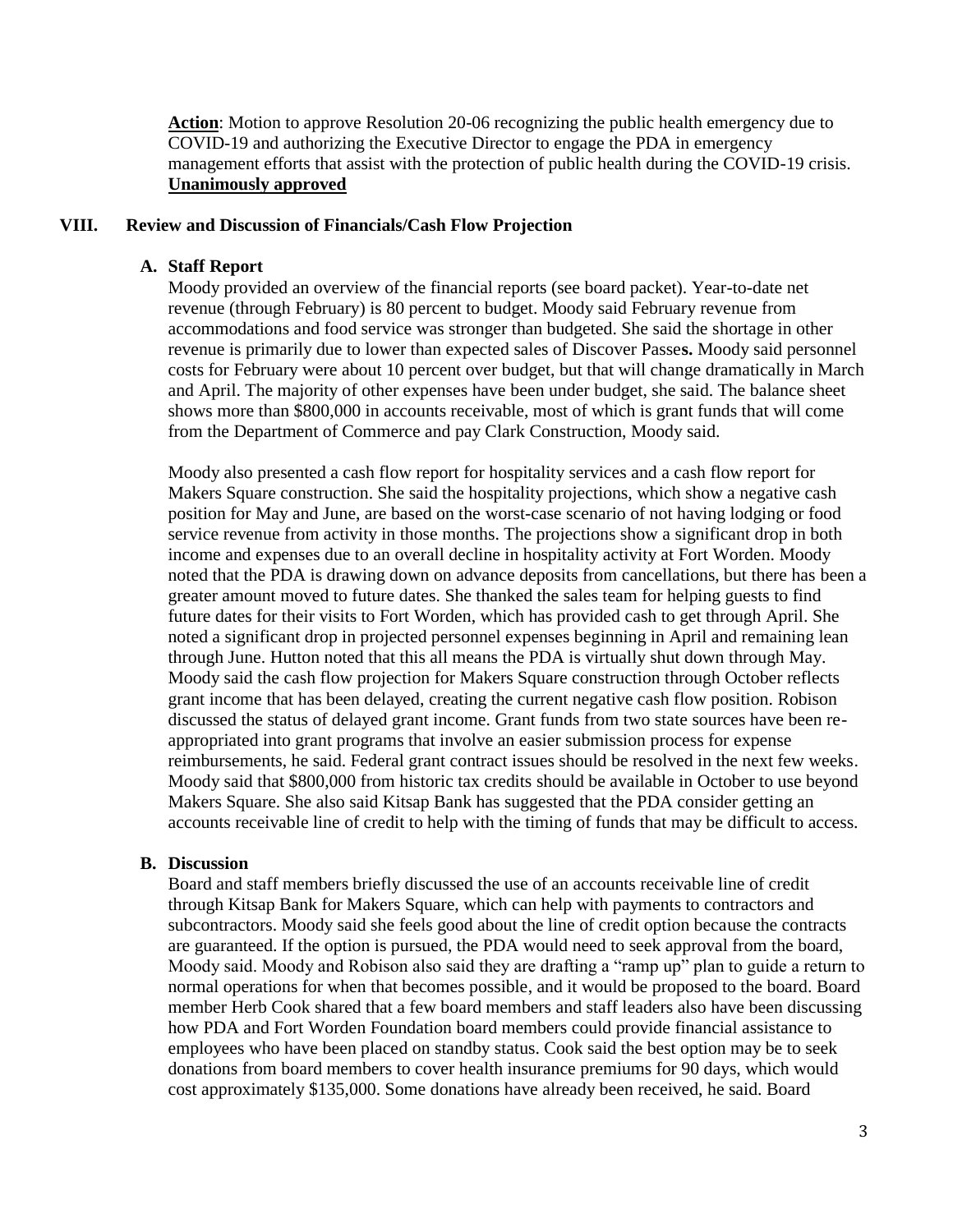members expressed support for the effort, and Tonina said he would send a letter with details to both boards. Donations would be received through the Fort Worden Foundation.

# **IX. Staff Report**

### **A. Current Construction Projects & Major Repairs**

Robison said Clark Construction and its subcontractors temporarily suspended Makers Square construction beginning on the 24th in accordance with the Governor's "Stay Home" order. Makers Square does not immediately appear to qualify as an essential capital project, he said. Robison is seeking more clarity from the Governor's office on this; he said the PDA would like to continue with the construction because Makers Square is critical to the PDA's revenue picture. Robison and Beckman are talking with State Parks staff about the timing of their campus infrastructure projects. Robison said he anticipates that the PDA's energy efficiency project work can continue.

# **B. Makers Square Update**

Robison said that in addition to the cash flow information discussed earlier, he wanted to share that the PDA's finance director is working almost exclusively on the invoicing needed to secure grant funds for construction expenses. Moody said the process is time consuming and includes tracking expenses back to 2016.

#### **C. Audit Follow-up Regarding Foundation/PDA Relationship**

Moody reported on the response to the audit team's feedback that the PDA should include the Fort Worden Foundation and its component units in its financial statements. She and Robison consulted with an attorney with expertise in public development authorities. She said there is agreement that as of 2019, the Foundation is seen as a component unit of the PDA, but that has yet to be defined further. Moody said this means decisions will soon be needed about financial reporting. She recommended that the Finance and Audit Committee consider how to proceed at its next meeting and then report back to the board in April.

# **D. Events Update**

Robison provided an update on upcoming and summer events. He said that the Seattle Theater Group (STG) has postponed announcing the lineup and selling tickets for this year's THING event. He said organizers are anxious to see how long COVID-19 remains a concern. Robison said planning for the 4th of July event is on hold. Robison asked Lisa Werner about Centrum's event plans. Werner said Centrum staff and board members are discussing their summer programming and considering creative options for the worst-case scenario. Werner asked about Centrum's request for having up to 45 days to cancel events without penalty, and Moody said this will be honored. Hutton added that the State Parks Commission has cancelled its May 6th and 7th meetings, which were to be held at Fort Worden.

# **X. Public Comment**

Renee Klein expressed appreciation for efforts made during the extraordinary time people are working in and said she's enjoyed hearing how creative people are being with their offerings. Klein said she has heard many positive comments from people about the importance of Fort Worden.

David Goldman said the crisis is providing quite a difficult learning experience, and he believes that the PDA project will go forward one way or another. Goldman suggested that the board consider